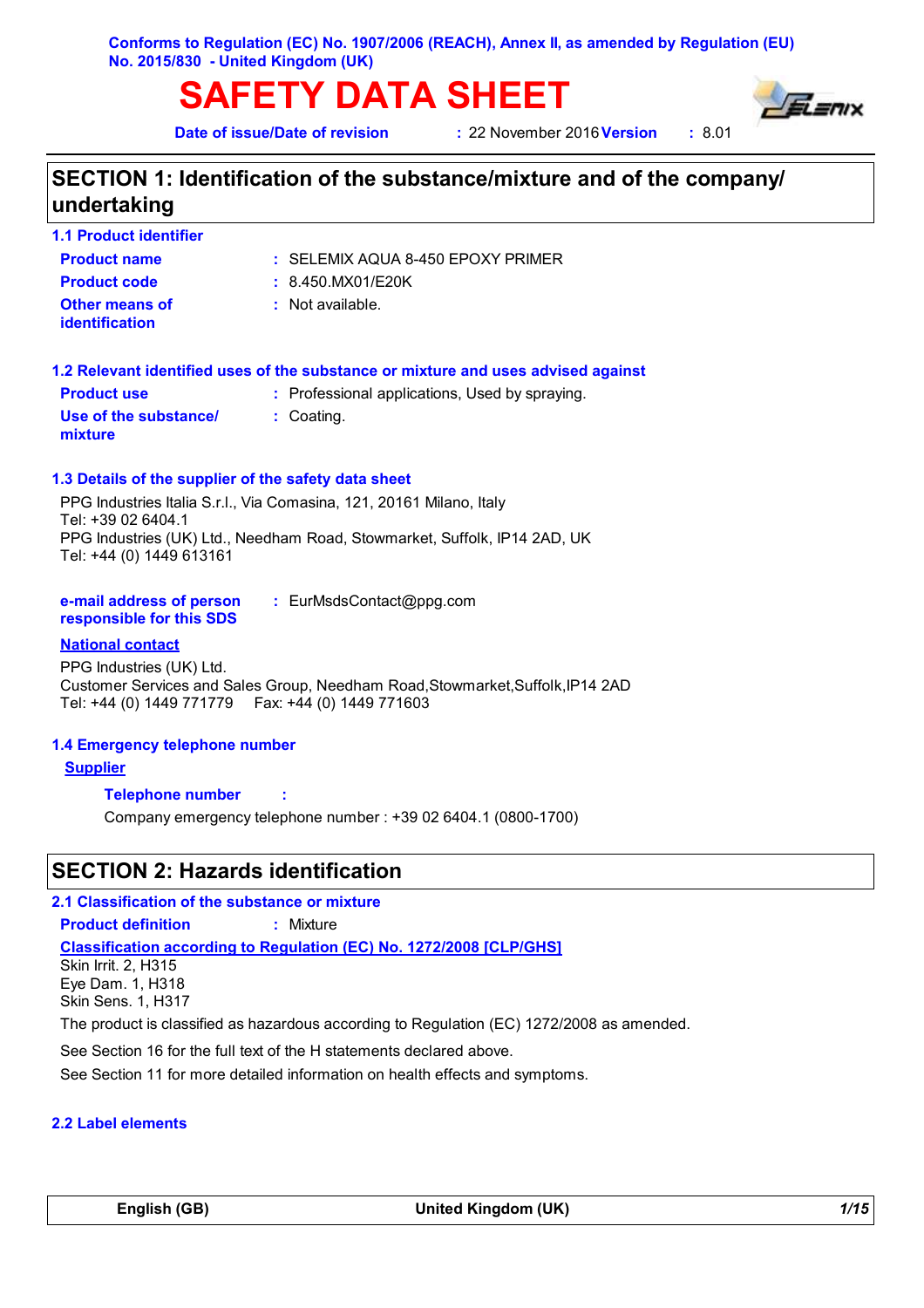| <b>United Kingdom (UK)</b>                                                                                                                                      |                         | Conforms to Regulation (EC) No. 1907/2006 (REACH), Annex II, as amended by Regulation (EU) No. 2015/830 -                             |                    |  |  |  |
|-----------------------------------------------------------------------------------------------------------------------------------------------------------------|-------------------------|---------------------------------------------------------------------------------------------------------------------------------------|--------------------|--|--|--|
| <b>Code</b><br>: 8.450.MX01/E20K<br><b>SELEMIX AQUA 8-450 EPOXY PRIMER</b>                                                                                      |                         | Date of issue/Date of revision                                                                                                        | : 22 November 2016 |  |  |  |
| <b>SECTION 2: Hazards identification</b>                                                                                                                        |                         |                                                                                                                                       |                    |  |  |  |
| <b>Hazard pictograms</b>                                                                                                                                        |                         |                                                                                                                                       |                    |  |  |  |
| <b>Signal word</b>                                                                                                                                              | Danger                  |                                                                                                                                       |                    |  |  |  |
| <b>Hazard statements</b>                                                                                                                                        | Causes skin irritation. | Causes serious eye damage.<br>May cause an allergic skin reaction.                                                                    |                    |  |  |  |
| <b>Precautionary statements</b>                                                                                                                                 |                         |                                                                                                                                       |                    |  |  |  |
| <b>Prevention</b>                                                                                                                                               |                         | : Wear protective gloves. Wear eye or face protection. Avoid breathing vapour.                                                        |                    |  |  |  |
| <b>Response</b>                                                                                                                                                 |                         | : IF IN EYES: Rinse cautiously with water for several minutes. Remove contact lenses,<br>if present and easy to do. Continue rinsing. |                    |  |  |  |
| <b>Storage</b>                                                                                                                                                  | Not applicable.         |                                                                                                                                       |                    |  |  |  |
| <b>Disposal</b>                                                                                                                                                 | Not applicable.         |                                                                                                                                       |                    |  |  |  |
|                                                                                                                                                                 |                         | P280, P261, P305 + P351 + P338                                                                                                        |                    |  |  |  |
| <b>Hazardous ingredients</b>                                                                                                                                    |                         | 3-aminomethyl-3,5,5-trimethylcyclohexylamine<br>m-phenylenebis(methylamine)<br>2,4,7,9-tetramethyldec-5-yne-4,7-diol                  |                    |  |  |  |
| <b>Supplemental label</b><br>elements                                                                                                                           | : Not applicable.       |                                                                                                                                       |                    |  |  |  |
| <b>Annex XVII - Restrictions</b><br>on the manufacture,<br>placing on the market and<br>use of certain dangerous<br>substances, mixtures and<br><b>articles</b> | : Not applicable.       |                                                                                                                                       |                    |  |  |  |
| <b>Special packaging requirements</b>                                                                                                                           |                         |                                                                                                                                       |                    |  |  |  |
| <b>Containers to be fitted</b><br>with child-resistant<br>fastenings                                                                                            | : Not applicable.       |                                                                                                                                       |                    |  |  |  |
| <b>Tactile warning of danger</b>                                                                                                                                | : Not applicable.       |                                                                                                                                       |                    |  |  |  |
| 2.3 Other hazards                                                                                                                                               |                         |                                                                                                                                       |                    |  |  |  |
| <b>Other hazards which do</b><br>not result in classification                                                                                                   | : None known.           |                                                                                                                                       |                    |  |  |  |

# **SECTION 3: Composition/information on ingredients**

|                                                  |                                                                                     |                | <b>Classification</b>                                                               |             |
|--------------------------------------------------|-------------------------------------------------------------------------------------|----------------|-------------------------------------------------------------------------------------|-------------|
| <b>Product/ingredient name</b>                   | <b>Identifiers</b>                                                                  | % by weight    | <b>Regulation (EC) No.</b><br>1272/2008 [CLP]                                       | <b>Type</b> |
| 3-butoxypropan-2-ol                              | REACH #: 01-2119475527-28<br>EC: 225-878-4<br>CAS: 5131-66-8<br>Index: 603-052-00-8 | $≥1.0 - ≤5.0$  | <b>Skin Irrit. 2. H315</b><br>Eye Irrit. 2, H319                                    | $[1]$       |
| 3-aminomethyl-3,5,<br>5-trimethylcyclohexylamine | $EC: 220-666-8$<br>CAS: 2855-13-2<br>Index: 612-067-00-9                            | $≥0.30 - ≤2.6$ | Acute Tox. 4, H302<br>Acute Tox. 4, H312<br>Skin Corr. 1B, H314<br>Eye Dam. 1, H318 | $[1]$       |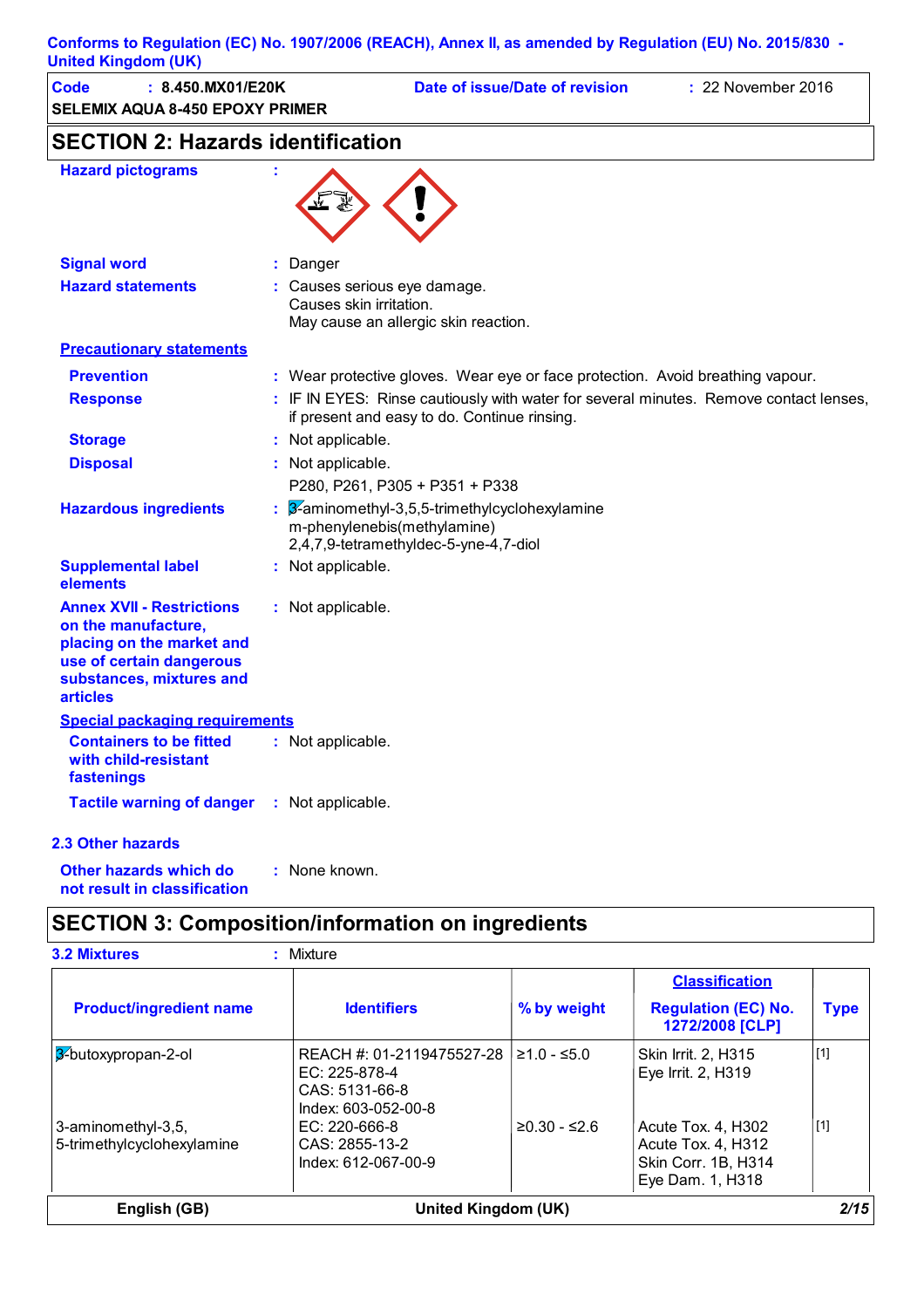**SELEMIX AQUA 8-450 EPOXY PRIMER Code : 8.450.MX01/E20K Date of issue/Date of revision :** 22 November 2016

# **SECTION 3: Composition/information on ingredients**

| m-phenylenebis(methylamine)               | REACH #: 01-2119480150-50<br>EC: 216-032-5<br>CAS: 1477-55-0                       | $≥0.30 - ≤2.3$ | Skin Sens. 1, H317<br>Aquatic Chronic 3, H412<br>Acute Tox. 4, H302<br>Acute Tox. 4, H332<br>Skin Corr. 1B, H314<br>Eye Dam. 1, H318<br>Skin Sens. 1B, H317<br>Aquatic Chronic 3, H412<br><b>EUH071</b> | $[1]$   |
|-------------------------------------------|------------------------------------------------------------------------------------|----------------|---------------------------------------------------------------------------------------------------------------------------------------------------------------------------------------------------------|---------|
| bis(isopropyl)naphthalene                 | REACH #: 01-2119565150-48<br>EC: 254-052-6<br>CAS: 38640-62-9                      | $≥1.0 - ≤5.0$  | Asp. Tox. 1, H304<br>Aquatic Chronic 4, H413                                                                                                                                                            | $[1]$   |
| 2,4,7,9-tetramethyldec-5-yne-4,<br>7-diol | REACH #: 01-2119954390-39<br>EC: 204-809-1<br>CAS: 126-86-3                        | ≤0.30          | Eye Dam. 1, H318<br>Skin Sens. 1B, H317<br>Aquatic Chronic 3, H412                                                                                                                                      | $[1]$   |
| 2-dimethylaminoethanol                    | REACH #: 01-2119492298-24<br>EC: 203-542-8<br>CAS: 108-01-0<br>Index: 603-047-00-0 | $\leq 0.30$    | Flam. Liq. 3, H226<br>Acute Tox. 4, H302<br>Acute Tox. 4, H312<br>Acute Tox. 3, H331<br>Skin Corr. 1B, H314<br>Eye Dam. 1, H318<br><b>STOT SE 3, H335</b>                                               | [1] [2] |
| Amines, C12-18-alkyldimethyl              | REACH #: 01-2119485586-22<br>EC: 269-923-6<br>CAS: 68391-04-8                      | < 0.10         | Acute Tox. 4, H302<br>Skin Corr. 1B, H314<br>Eye Dam. 1, H318<br>Aquatic Acute 1, H400<br>$(M=100)$<br>Aquatic Chronic 1, H410<br>$(M=1)$                                                               | $[1]$   |
|                                           |                                                                                    |                | See Section 16 for the<br>full text of the H<br>statements declared<br>above.                                                                                                                           |         |

There are no additional ingredients present which, within the current knowledge of the supplier and in the concentrations applicable, are classified as hazardous to health or the environment, are PBTs or vPvBs or have been assigned a workplace exposure limit and hence require reporting in this section.

**Type** 

[1] Substance classified with a health or environmental hazard

[2] Substance with a workplace exposure limit

[3] Substance meets the criteria for PBT according to Regulation (EC) No. 1907/2006, Annex XIII

[4] Substance meets the criteria for vPvB according to Regulation (EC) No. 1907/2006, Annex XIII

[5] Substance of equivalent concern

Occupational exposure limits, if available, are listed in Section 8.

**SUB codes represent substances without registered CAS Numbers.**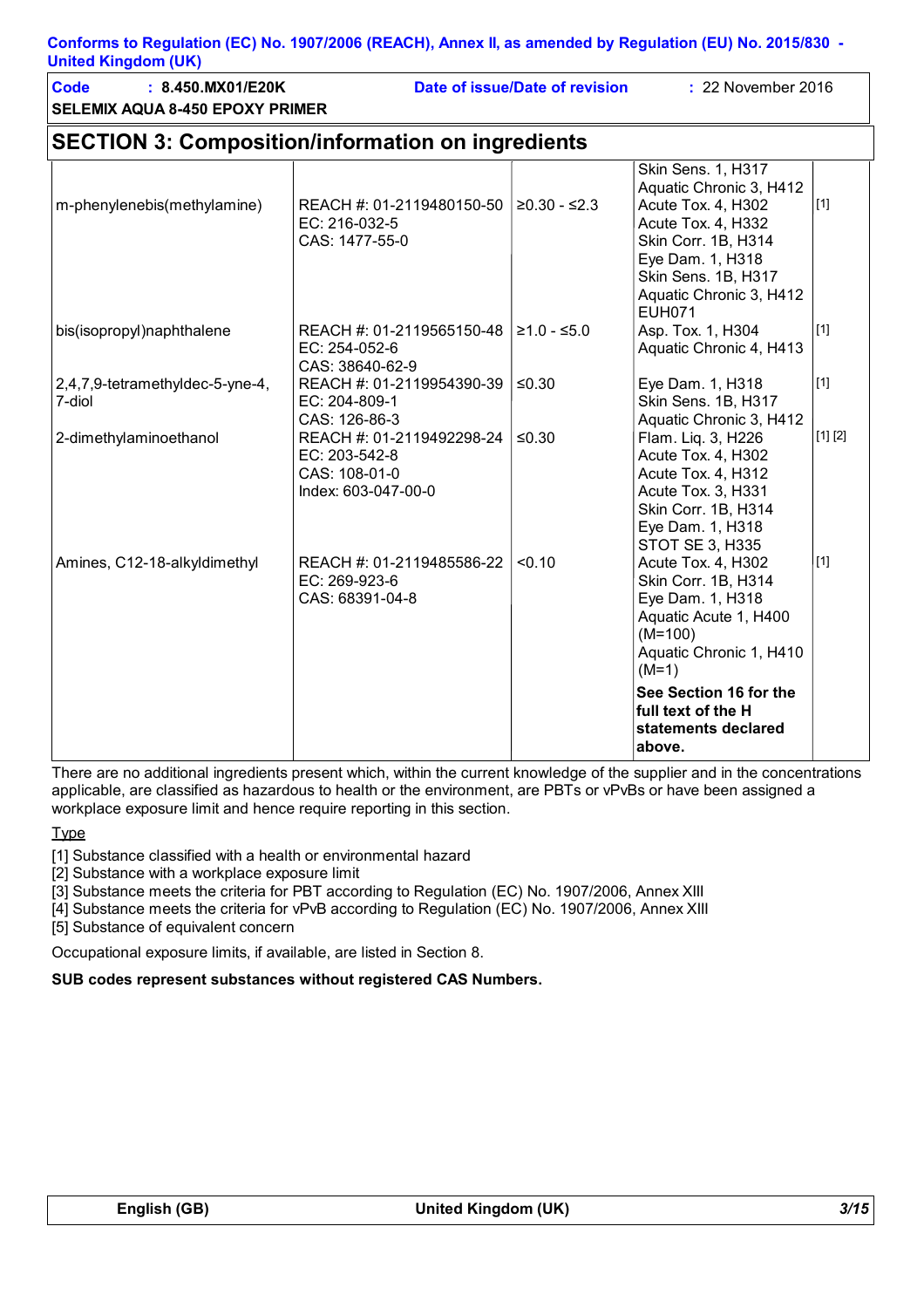| Code | : 8.450.MX01/E20K                      | Date of issue/Date of revision | $\div$ 22 November 2016 |
|------|----------------------------------------|--------------------------------|-------------------------|
|      | <b>SELEMIX AQUA 8-450 EPOXY PRIMER</b> |                                |                         |

# **SECTION 4: First aid measures**

#### **4.1 Description of first aid measures**

| <b>Eye contact</b>                | : Check for and remove any contact lenses. Immediately flush eyes with running water<br>for at least 15 minutes, keeping eyelids open. Seek immediate medical attention.                                                                                                                                                                                                                                        |
|-----------------------------------|-----------------------------------------------------------------------------------------------------------------------------------------------------------------------------------------------------------------------------------------------------------------------------------------------------------------------------------------------------------------------------------------------------------------|
| <b>Inhalation</b>                 | : Remove to fresh air. Keep person warm and at rest. If not breathing, if breathing is<br>irregular or if respiratory arrest occurs, provide artificial respiration or oxygen by<br>trained personnel.                                                                                                                                                                                                          |
| <b>Skin contact</b>               | : Remove contaminated clothing and shoes. Wash skin thoroughly with soap and<br>water or use recognised skin cleanser. Do NOT use solvents or thinners.                                                                                                                                                                                                                                                         |
| <b>Ingestion</b>                  | : If swallowed, seek medical advice immediately and show the container or label. Keep<br>person warm and at rest. Do NOT induce vomiting.                                                                                                                                                                                                                                                                       |
| <b>Protection of first-aiders</b> | : No action shall be taken involving any personal risk or without suitable training. If it is<br>suspected that fumes are still present, the rescuer should wear an appropriate mask<br>or self-contained breathing apparatus. It may be dangerous to the person providing<br>aid to give mouth-to-mouth resuscitation. Wash contaminated clothing thoroughly<br>with water before removing it, or wear gloves. |

#### **4.2 Most important symptoms and effects, both acute and delayed**

| <b>Potential acute health effects</b>   |                                                                                                                                                                          |
|-----------------------------------------|--------------------------------------------------------------------------------------------------------------------------------------------------------------------------|
| <b>Eye contact</b>                      | : Causes serious eye damage.                                                                                                                                             |
| <b>Inhalation</b>                       | : No known significant effects or critical hazards.                                                                                                                      |
| <b>Skin contact</b>                     | : Causes skin irritation. May cause an allergic skin reaction.                                                                                                           |
| <b>Ingestion</b>                        | : No known significant effects or critical hazards.                                                                                                                      |
| <b>Over-exposure signs/symptoms</b>     |                                                                                                                                                                          |
| <b>Eye contact</b>                      | : Adverse symptoms may include the following:<br>pain<br>watering<br>redness                                                                                             |
| <b>Inhalation</b>                       | : No specific data.                                                                                                                                                      |
| <b>Skin contact</b>                     | : Adverse symptoms may include the following:<br>pain or irritation<br>redness<br>blistering may occur                                                                   |
| <b>Ingestion</b>                        | : Adverse symptoms may include the following:<br>stomach pains                                                                                                           |
|                                         | 4.3 Indication of any immediate medical attention and special treatment needed                                                                                           |
| <b>Notes to physician</b>               | : In case of inhalation of decomposition products in a fire, symptoms may be delayed.<br>The exposed person may need to be kept under medical surveillance for 48 hours. |
| <b>Specific treatments</b>              | : No specific treatment.                                                                                                                                                 |
| <b>SECTION 5: Firefighting measures</b> |                                                                                                                                                                          |

| 5.1 Extinguishing media                  |                                                                 |
|------------------------------------------|-----------------------------------------------------------------|
| <b>Suitable extinguishing</b><br>media   | : Use an extinguishing agent suitable for the surrounding fire. |
| <b>Unsuitable extinguishing</b><br>media | None known.                                                     |

#### **5.2 Special hazards arising from the substance or mixture**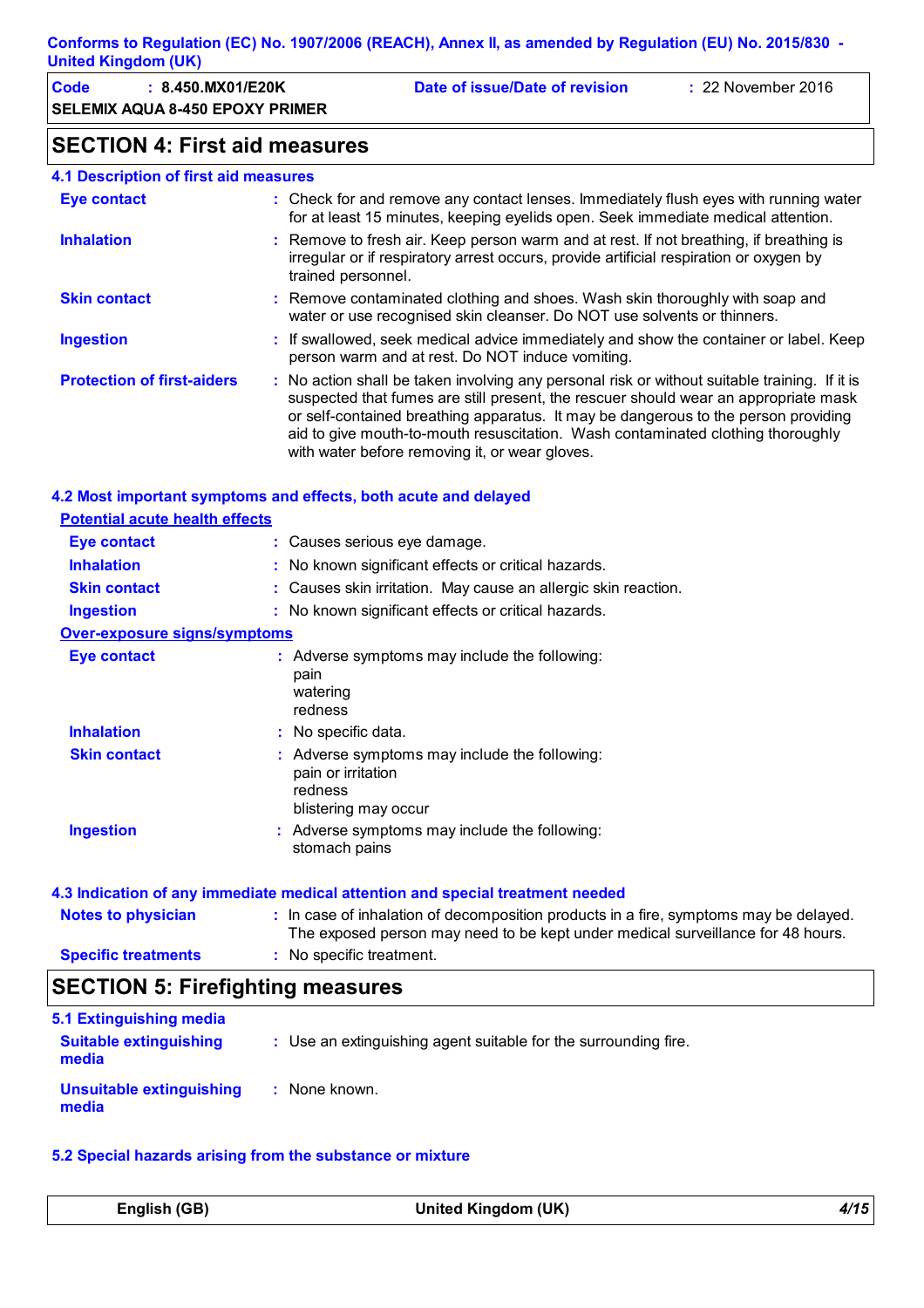| <b>Code</b><br>: 8.450.MX01/E20K<br><b>SELEMIX AQUA 8-450 EPOXY PRIMER</b> |                                                    | Date of issue/Date of revision                                                                                                                                                                                                                                                                                                                                        | : 22 November 2016 |
|----------------------------------------------------------------------------|----------------------------------------------------|-----------------------------------------------------------------------------------------------------------------------------------------------------------------------------------------------------------------------------------------------------------------------------------------------------------------------------------------------------------------------|--------------------|
| <b>SECTION 5: Firefighting measures</b>                                    |                                                    |                                                                                                                                                                                                                                                                                                                                                                       |                    |
| <b>Hazards from the</b><br>substance or mixture                            |                                                    | : In a fire or if heated, a pressure increase will occur and the container may burst.                                                                                                                                                                                                                                                                                 |                    |
| <b>Hazardous combustion</b><br>products                                    | carbon dioxide<br>nitrogen oxides<br>sulfur oxides | Decomposition products may include the following materials:<br>carbon monoxide<br>phosphorus oxides<br>metal oxide/oxides                                                                                                                                                                                                                                             |                    |
| <b>5.3 Advice for firefighters</b>                                         |                                                    |                                                                                                                                                                                                                                                                                                                                                                       |                    |
| fighters                                                                   | training.                                          | Special precautions for fire-: Promptly isolate the scene by removing all persons from the vicinity of the incident if<br>there is a fire. No action shall be taken involving any personal risk or without suitable                                                                                                                                                   |                    |
| <b>Special protective</b><br>equipment for fire-fighters                   |                                                    | : Fire-fighters should wear appropriate protective equipment and self-contained<br>breathing apparatus (SCBA) with a full face-piece operated in positive pressure<br>mode. Clothing for fire-fighters (including helmets, protective boots and gloves)<br>conforming to European standard EN 469 will provide a basic level of protection for<br>chemical incidents. |                    |

# **SECTION 6: Accidental release measures**

|                                                          | 6.1 Personal precautions, protective equipment and emergency procedures                                                                                                                                                                                                                                                                                                                                                                                                                                                                                                                           |
|----------------------------------------------------------|---------------------------------------------------------------------------------------------------------------------------------------------------------------------------------------------------------------------------------------------------------------------------------------------------------------------------------------------------------------------------------------------------------------------------------------------------------------------------------------------------------------------------------------------------------------------------------------------------|
| For non-emergency<br>personnel                           | : No action shall be taken involving any personal risk or without suitable training.<br>Evacuate surrounding areas. Keep unnecessary and unprotected personnel from<br>entering. Do not touch or walk through spilt material. Do not breathe vapour or mist.<br>Provide adequate ventilation. Wear appropriate respirator when ventilation is<br>inadequate. Put on appropriate personal protective equipment.                                                                                                                                                                                    |
| For emergency responders                                 | If specialised clothing is required to deal with the spillage, take note of any<br>-11<br>information in Section 8 on suitable and unsuitable materials. See also the<br>information in "For non-emergency personnel".                                                                                                                                                                                                                                                                                                                                                                            |
| <b>6.2 Environmental</b><br>precautions                  | : Avoid dispersal of spilt material and runoff and contact with soil, waterways, drains<br>and sewers. Inform the relevant authorities if the product has caused environmental<br>pollution (sewers, waterways, soil or air).                                                                                                                                                                                                                                                                                                                                                                     |
| 6.3 Methods and material for containment and cleaning up |                                                                                                                                                                                                                                                                                                                                                                                                                                                                                                                                                                                                   |
| <b>Small spill</b>                                       | : Stop leak if without risk. Move containers from spill area. Dilute with water and mop<br>up if water-soluble. Alternatively, or if water-insoluble, absorb with an inert dry<br>material and place in an appropriate waste disposal container. Dispose of via a<br>licensed waste disposal contractor.                                                                                                                                                                                                                                                                                          |
| <b>Large spill</b>                                       | : Stop leak if without risk. Move containers from spill area. Approach the release from<br>upwind. Prevent entry into sewers, water courses, basements or confined areas.<br>Wash spillages into an effluent treatment plant or proceed as follows. Contain and<br>collect spillage with non-combustible, absorbent material e.g. sand, earth, vermiculite<br>or diatomaceous earth and place in container for disposal according to local<br>regulations. Dispose of via a licensed waste disposal contractor. Contaminated<br>absorbent material may pose the same hazard as the spilt product. |
| 6.4 Reference to other<br><b>sections</b>                | : See Section 1 for emergency contact information.<br>See Section 8 for information on appropriate personal protective equipment.<br>See Section 13 for additional waste treatment information.                                                                                                                                                                                                                                                                                                                                                                                                   |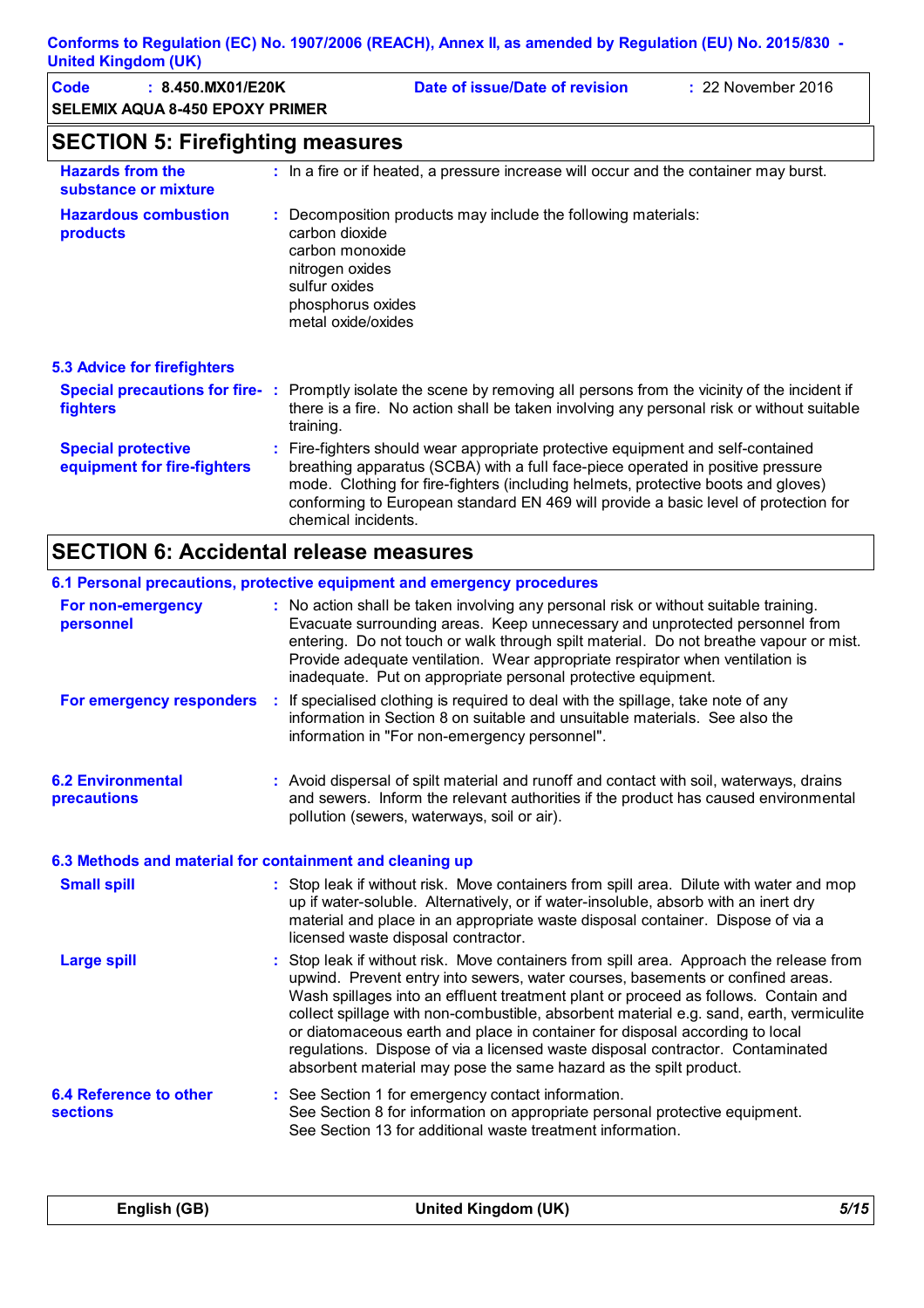**SELEMIX AQUA 8-450 EPOXY PRIMER Code : 8.450.MX01/E20K Date of issue/Date of revision :** 22 November 2016

# **SECTION 7: Handling and storage**

The information in this section contains generic advice and guidance. The list of Identified Uses in Section 1 should be consulted for any available use-specific information provided in the Exposure Scenario(s).

#### **7.1 Precautions for safe handling**

| <b>Protective measures</b>                                                           | : Put on appropriate personal protective equipment (see Section 8). Eating, drinking<br>and smoking should be prohibited in areas where this material is handled, stored and<br>processed. Workers should wash hands and face before eating, drinking and<br>smoking. Remove contaminated clothing and protective equipment before entering<br>eating areas. Persons with a history of skin sensitization problems should not be<br>employed in any process in which this product is used. Do not get in eyes or on skin<br>or clothing. Do not ingest. Avoid breathing vapour or mist. Use only with adequate<br>ventilation. Wear appropriate respirator when ventilation is inadequate. Do not enter<br>storage areas and confined spaces unless adequately ventilated. Keep in the<br>original container or an approved alternative made from a compatible material, kept<br>tightly closed when not in use. Store and use away from heat, sparks, open flame or<br>any other ignition source. Use explosion-proof electrical (ventilating, lighting and<br>material handling) equipment. Use non-sparking tools. Take precautionary<br>measures against electrostatic discharges. To avoid fire or explosion, dissipate static<br>electricity during transfer by earthing and bonding containers and equipment before<br>transferring material. Empty containers retain product residue and can be hazardous.<br>Do not reuse container. |
|--------------------------------------------------------------------------------------|-----------------------------------------------------------------------------------------------------------------------------------------------------------------------------------------------------------------------------------------------------------------------------------------------------------------------------------------------------------------------------------------------------------------------------------------------------------------------------------------------------------------------------------------------------------------------------------------------------------------------------------------------------------------------------------------------------------------------------------------------------------------------------------------------------------------------------------------------------------------------------------------------------------------------------------------------------------------------------------------------------------------------------------------------------------------------------------------------------------------------------------------------------------------------------------------------------------------------------------------------------------------------------------------------------------------------------------------------------------------------------------------------------------------------------------------------|
| <b>Advice on general</b><br>occupational hygiene                                     | : Eating, drinking and smoking should be prohibited in areas where this material is<br>handled, stored and processed. Workers should wash hands and face before eating,<br>drinking and smoking. Remove contaminated clothing and protective equipment<br>before entering eating areas. See also Section 8 for additional information on<br>hygiene measures.                                                                                                                                                                                                                                                                                                                                                                                                                                                                                                                                                                                                                                                                                                                                                                                                                                                                                                                                                                                                                                                                                 |
| <b>7.2 Conditions for safe</b><br>storage, including any<br><b>incompatibilities</b> | : Storage temperature: 5 to $35^{\circ}$ C (41 to $95^{\circ}$ F). Store in accordance with local<br>regulations. Store in original container protected from direct sunlight in a dry, cool<br>and well-ventilated area, away from incompatible materials (see Section 10) and<br>food and drink. Store locked up. Keep container tightly closed and sealed until<br>ready for use. Containers that have been opened must be carefully resealed and<br>kept upright to prevent leakage. Do not store in unlabelled containers. Use<br>appropriate containment to avoid environmental contamination.                                                                                                                                                                                                                                                                                                                                                                                                                                                                                                                                                                                                                                                                                                                                                                                                                                           |
| 7.3 Specific end use(s)<br><b>Recommendations</b>                                    | : Not available.                                                                                                                                                                                                                                                                                                                                                                                                                                                                                                                                                                                                                                                                                                                                                                                                                                                                                                                                                                                                                                                                                                                                                                                                                                                                                                                                                                                                                              |
| <b>Industrial sector specific</b><br><b>solutions</b>                                | : Not available.                                                                                                                                                                                                                                                                                                                                                                                                                                                                                                                                                                                                                                                                                                                                                                                                                                                                                                                                                                                                                                                                                                                                                                                                                                                                                                                                                                                                                              |

### **SECTION 8: Exposure controls/personal protection**

The information in this section contains generic advice and guidance. The list of Identified Uses in Section 1 should be consulted for any available use-specific information provided in the Exposure Scenario(s).

#### **8.1 Control parameters**

#### **Occupational exposure limits**

| <b>Product/ingredient name</b> | <b>Exposure limit values</b>                                                                                                                                                             |
|--------------------------------|------------------------------------------------------------------------------------------------------------------------------------------------------------------------------------------|
| 2-dimethylaminoethanol         | <b>EH40/2005 WELs (United Kingdom (UK), 12/2011).</b><br>STEL: 22 mg/m <sup>3</sup> 15 minutes.<br>STEL: 6 ppm 15 minutes.<br>TWA: 7.4 mg/m <sup>3</sup> 8 hours.<br>TWA: 2 ppm 8 hours. |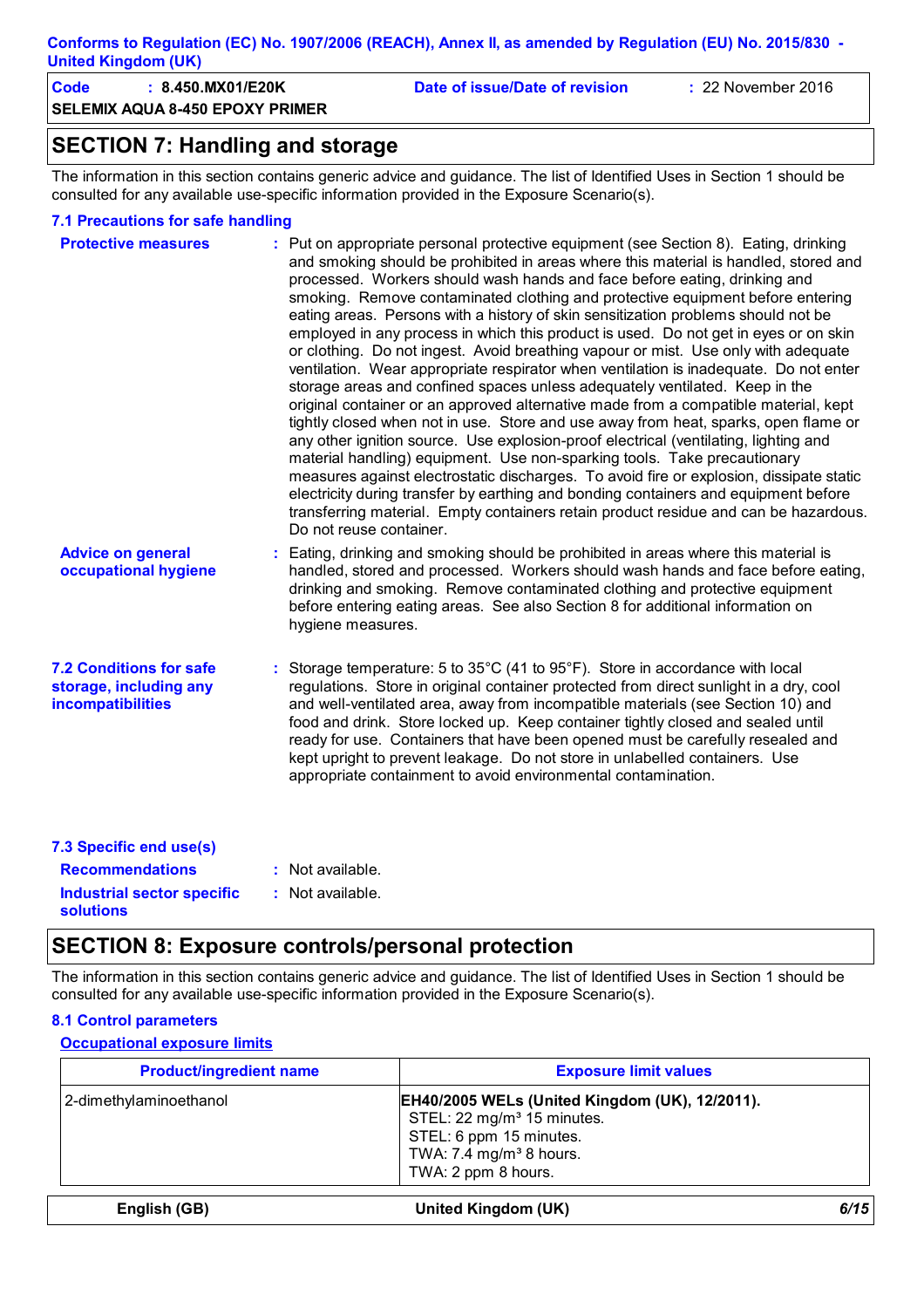| Code | : 8.450.MX01/E20K               | Date of issue/Date of revision | $\div$ 22 November 2016 |
|------|---------------------------------|--------------------------------|-------------------------|
|      | SELEMIX AQUA 8-450 EPOXY PRIMER |                                |                         |

### **SECTION 8: Exposure controls/personal protection**

**Recommended monitoring procedures :** If this product contains ingredients with exposure limits, personal, workplace atmosphere or biological monitoring may be required to determine the effectiveness of the ventilation or other control measures and/or the necessity to use respiratory protective equipment. Reference should be made to monitoring standards, such as the following: European Standard EN 689 (Workplace atmospheres - Guidance for the assessment of exposure by inhalation to chemical agents for comparison with limit values and measurement strategy) European Standard EN 14042 (Workplace atmospheres - Guide for the application and use of procedures for the assessment of exposure to chemical and biological agents) European Standard EN 482 (Workplace atmospheres - General requirements for the performance of procedures for the measurement of chemical agents) Reference to national guidance documents for methods for the determination of hazardous substances will also be required.

#### **DNELs**

| <b>Product/ingredient name</b> | <b>Type</b> | <b>Exposure</b>         | <b>Value</b>                      | <b>Population</b>                | <b>Effects</b> |
|--------------------------------|-------------|-------------------------|-----------------------------------|----------------------------------|----------------|
| 3-butoxypropan-2-ol            | <b>DNEL</b> | Short term Dermal       | 50 %                              | Workers                          | Local          |
|                                | <b>DNEL</b> | Long term Dermal        | 44 mg/kg<br>bw/day                | Workers                          | Systemic       |
|                                | <b>DNEL</b> | Long term               | 270.5 mg/                         | Workers                          | Systemic       |
|                                |             | Inhalation              | m <sup>3</sup>                    |                                  |                |
|                                | <b>DNEL</b> | Long term Dermal        | 50%                               | Workers                          | Local          |
|                                | <b>DNEL</b> | Short term Dermal       | 50 %                              | Consumers                        | Local          |
|                                | <b>DNEL</b> | Long term Dermal        | 16 mg/kg<br>bw/day                | Consumers                        | Systemic       |
|                                | <b>DNEL</b> | Long term<br>Inhalation |                                   | 33.8 mg/m <sup>3</sup> Consumers | Systemic       |
|                                | <b>DNEL</b> | Long term Oral          | $8.75 \,\mathrm{mg}$<br>kg bw/day | Consumers                        | Systemic       |
|                                | <b>DNEL</b> | Long term Dermal        | 50 %                              | Consumers                        | Local          |

#### **PNECs**

| <b>Product/ingredient name</b> | <b>Type</b>                                               | <b>Compartment Detail</b>                                                                                         | <b>Value</b>                                                                                    | <b>Method Detail</b>                                                                                             |
|--------------------------------|-----------------------------------------------------------|-------------------------------------------------------------------------------------------------------------------|-------------------------------------------------------------------------------------------------|------------------------------------------------------------------------------------------------------------------|
| 3-butoxypropan-2-ol            | -<br>$\overline{\phantom{a}}$<br>$\overline{\phantom{a}}$ | Fresh water<br>Marine water<br>Sewage Treatment<br>Plant<br>Fresh water sediment<br>Marine water sediment<br>Soil | 0.525 mg/l<br>$0.0525$ mg/l<br>$10$ mg/l<br>2.36 mg/kg dwt<br>0.236 mg/kg dwt<br>0.16 mg/kg dwt | <b>Assessment Factors</b><br><b>Assessment Factors</b><br><b>Assessment Factors</b><br><b>Assessment Factors</b> |

| <b>8.2 Exposure controls</b>               |                                                                                                                                                                                                                                                                                                                                                                                                                                                                             |
|--------------------------------------------|-----------------------------------------------------------------------------------------------------------------------------------------------------------------------------------------------------------------------------------------------------------------------------------------------------------------------------------------------------------------------------------------------------------------------------------------------------------------------------|
| <b>Appropriate engineering</b><br>controls | : If user operations generate dust, fumes, gas, vapour or mist, use process<br>enclosures, local exhaust ventilation or other engineering controls to keep worker<br>exposure to airborne contaminants below any recommended or statutory limits.                                                                                                                                                                                                                           |
| <b>Individual protection measures</b>      |                                                                                                                                                                                                                                                                                                                                                                                                                                                                             |
| <b>Hygiene measures</b>                    | : Wash hands, forearms and face thoroughly after handling chemical products, before<br>eating, smoking and using the lavatory and at the end of the working period.<br>Appropriate techniques should be used to remove potentially contaminated clothing.<br>Contaminated work clothing should not be allowed out of the workplace. Wash<br>contaminated clothing before reusing. Ensure that eyewash stations and safety<br>showers are close to the workstation location. |
| <b>Eye/face protection</b>                 | : Chemical splash goggles and face shield.                                                                                                                                                                                                                                                                                                                                                                                                                                  |
| <b>Skin protection</b>                     |                                                                                                                                                                                                                                                                                                                                                                                                                                                                             |

**English (GB) United Kingdom (UK)** *7/15*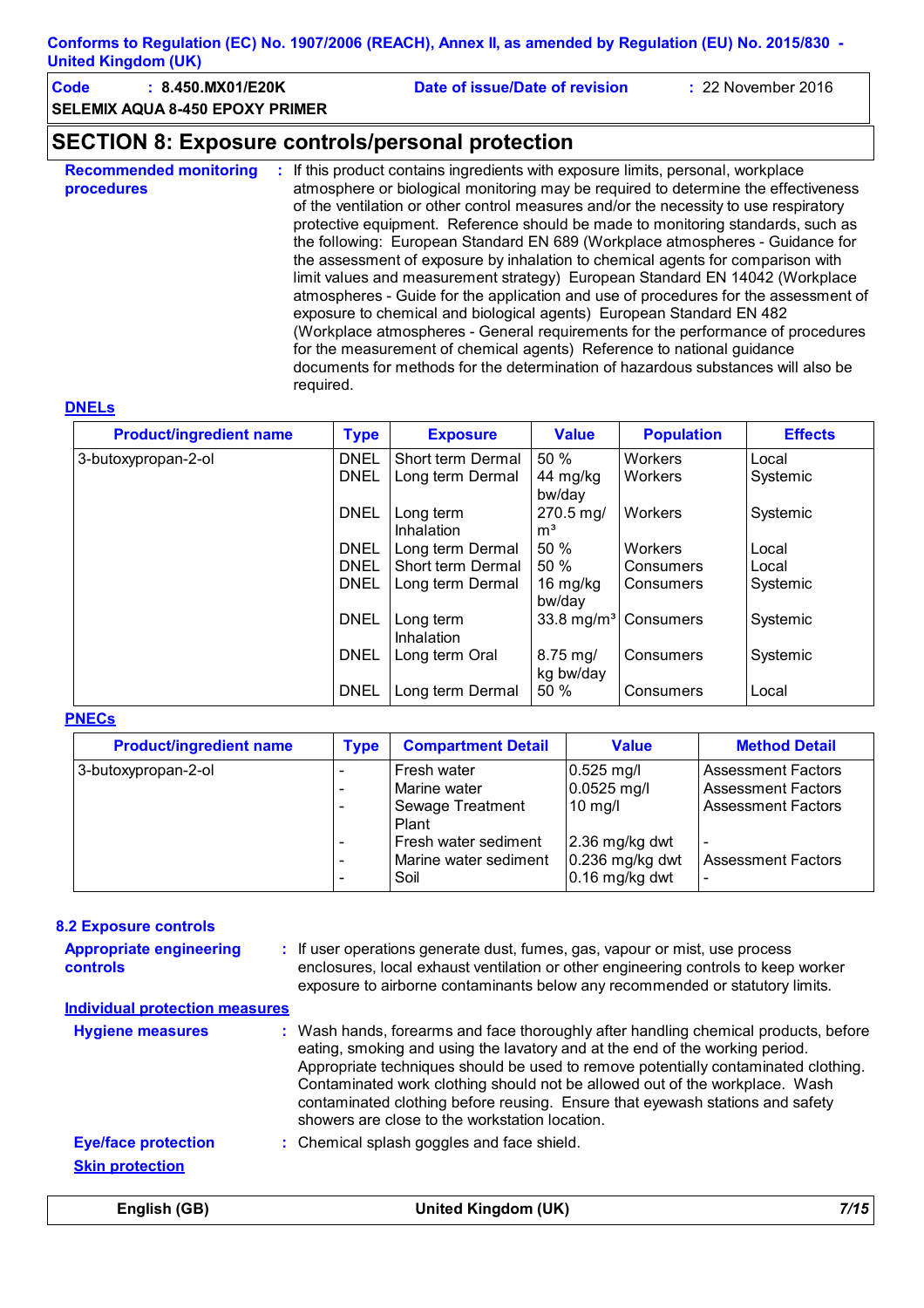| <b>Code</b><br>: 8.450.MX01/E20K<br><b>SELEMIX AQUA 8-450 EPOXY PRIMER</b> | : 22 November 2016<br>Date of issue/Date of revision                                                                                                                                                                                                                                                                                                                                                                                                                                                                                                                                                                                                                                                                                                                                                                                                                                                                                                                                     |
|----------------------------------------------------------------------------|------------------------------------------------------------------------------------------------------------------------------------------------------------------------------------------------------------------------------------------------------------------------------------------------------------------------------------------------------------------------------------------------------------------------------------------------------------------------------------------------------------------------------------------------------------------------------------------------------------------------------------------------------------------------------------------------------------------------------------------------------------------------------------------------------------------------------------------------------------------------------------------------------------------------------------------------------------------------------------------|
|                                                                            | <b>SECTION 8: Exposure controls/personal protection</b>                                                                                                                                                                                                                                                                                                                                                                                                                                                                                                                                                                                                                                                                                                                                                                                                                                                                                                                                  |
| <b>Hand protection</b>                                                     | : Chemical-resistant, impervious gloves complying with an approved standard should<br>be worn at all times when handling chemical products if a risk assessment indicates<br>this is necessary. Considering the parameters specified by the glove manufacturer,<br>check during use that the gloves are still retaining their protective properties. It<br>should be noted that the time to breakthrough for any glove material may be<br>different for different glove manufacturers. In the case of mixtures, consisting of<br>several substances, the protection time of the gloves cannot be accurately estimated.<br>When prolonged or frequently repeated contact may occur, a glove with a protection<br>class of 6 (breakthrough time greater than 480 minutes according to EN 374) is<br>recommended. When only brief contact is expected, a glove with a protection class<br>of 2 or higher (breakthrough time greater than 30 minutes according to EN 374) is<br>recommended. |
| <b>Gloves</b>                                                              | : <b>butyl</b> rubber                                                                                                                                                                                                                                                                                                                                                                                                                                                                                                                                                                                                                                                                                                                                                                                                                                                                                                                                                                    |
| <b>Body protection</b>                                                     | : Personal protective equipment for the body should be selected based on the task<br>being performed and the risks involved and should be approved by a specialist<br>before handling this product.                                                                                                                                                                                                                                                                                                                                                                                                                                                                                                                                                                                                                                                                                                                                                                                      |
| <b>Other skin protection</b>                                               | Appropriate footwear and any additional skin protection measures should be<br>selected based on the task being performed and the risks involved and should be<br>approved by a specialist before handling this product.                                                                                                                                                                                                                                                                                                                                                                                                                                                                                                                                                                                                                                                                                                                                                                  |
| <b>Respiratory protection</b>                                              | Respirator selection must be based on known or anticipated exposure levels, the<br>hazards of the product and the safe working limits of the selected respirator. If<br>workers are exposed to concentrations above the exposure limit, they must use<br>appropriate, certified respirators. Use a properly fitted, air-purifying or air-fed<br>respirator complying with an approved standard if a risk assessment indicates this is<br>necessary. Filter type: organic vapour (Type A) and particulate filter P3                                                                                                                                                                                                                                                                                                                                                                                                                                                                       |
| <b>Environmental exposure</b><br>controls                                  | Emissions from ventilation or work process equipment should be checked to ensure<br>they comply with the requirements of environmental protection legislation. In some<br>cases, fume scrubbers, filters or engineering modifications to the process equipment<br>will be necessary to reduce emissions to acceptable levels.                                                                                                                                                                                                                                                                                                                                                                                                                                                                                                                                                                                                                                                            |

# **SECTION 9: Physical and chemical properties**

| 9.1 Information on basic physical and chemical properties |                                                                                                                                                                                                         |
|-----------------------------------------------------------|---------------------------------------------------------------------------------------------------------------------------------------------------------------------------------------------------------|
| <b>Appearance</b><br><b>Physical state</b>                | $:$ Liquid.                                                                                                                                                                                             |
| <b>Colour</b>                                             | : Colourless.                                                                                                                                                                                           |
| <b>Odour</b>                                              | $:$ Faint odour.                                                                                                                                                                                        |
| <b>Odour threshold</b>                                    | $:$ Not available.                                                                                                                                                                                      |
| pH                                                        | $:$ Not available.                                                                                                                                                                                      |
| <b>Melting point/freezing point</b>                       | : May start to solidify at the following temperature: $14^{\circ}$ C (57.2°F) This is based on<br>data for the following ingredient: m-phenylenebis(methylamine). Weighted<br>average: -9.21°C (15.4°F) |
| Initial boiling point and boiling<br>range                | $: >37.78^{\circ}$ C                                                                                                                                                                                    |
| <b>Flash point</b>                                        | : Closed cup: $61^{\circ}$ C                                                                                                                                                                            |
| <b>Evaporation rate</b>                                   | : Mot available.                                                                                                                                                                                        |
| <b>Material supports combustion.</b>                      | $:$ Yes.                                                                                                                                                                                                |
| <b>Flammability (solid, gas)</b>                          | $:$ liquid                                                                                                                                                                                              |
| <b>Upper/lower flammability or</b><br>explosive limits    | : Lower: $1.1\%$<br><b>Upper: 8.4%</b>                                                                                                                                                                  |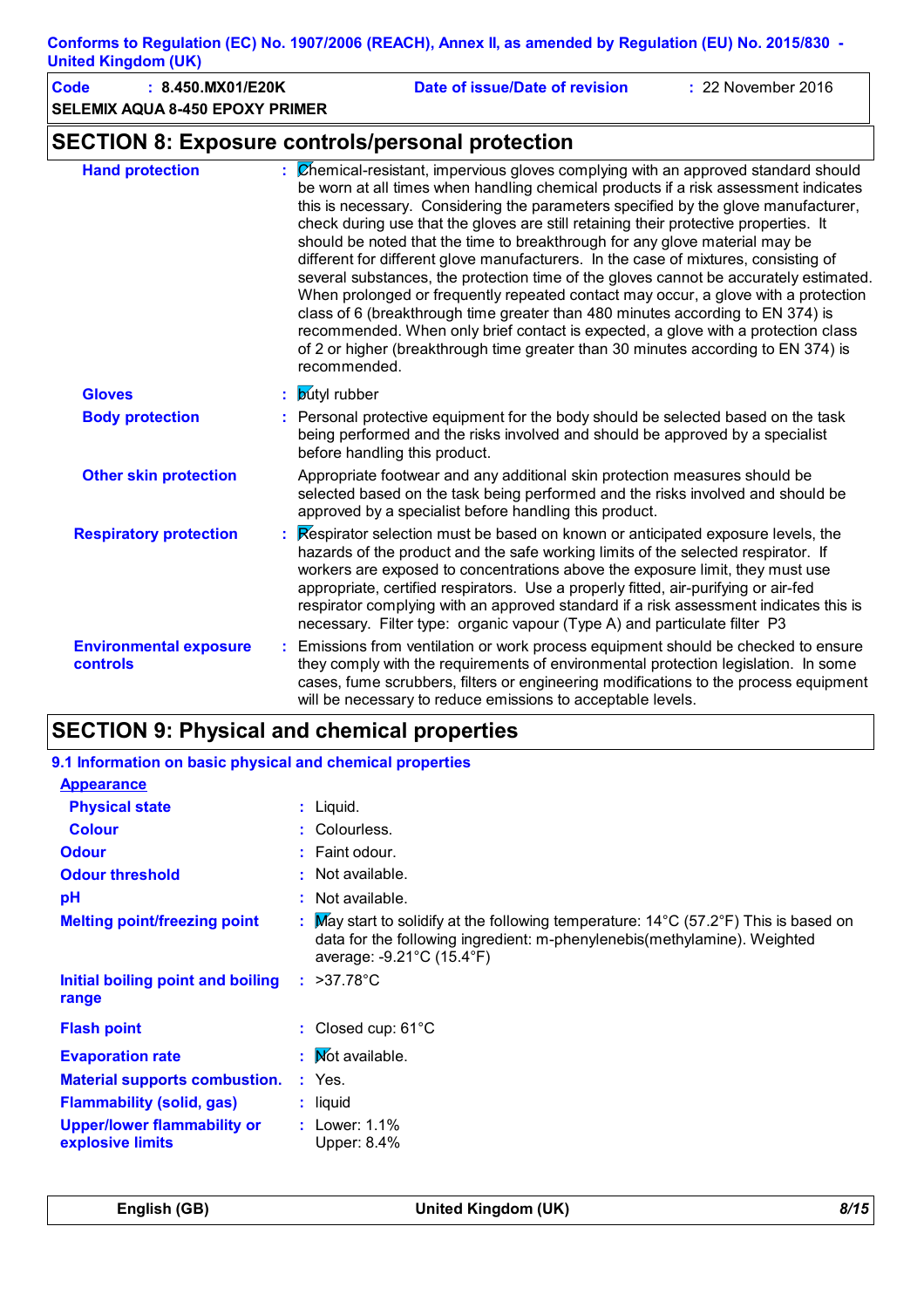| Code | : 8.450.MX01/E20K                      | Date of issue/Date of revision | $: 22$ November 2016 |
|------|----------------------------------------|--------------------------------|----------------------|
|      | <b>SELEMIX AQUA 8-450 EPOXY PRIMER</b> |                                |                      |

# **SECTION 9: Physical and chemical properties**

| <b>Vapour pressure</b>                                              | : Highest known value: $3.2$ kPa (23.8 mm Hg) (at $20^{\circ}$ C) (water). Weighted<br>average: 2.6 kPa (19.5 mm Hg) (at 20°C) |
|---------------------------------------------------------------------|--------------------------------------------------------------------------------------------------------------------------------|
| <b>Vapour density</b>                                               | : Highest known value: $4.55$ (Air = 1) (3-butoxypropan-2-ol).                                                                 |
| <b>Relative density</b>                                             | : 1.3                                                                                                                          |
| <b>Solubility(ies)</b>                                              | : Partially soluble in the following materials: cold water.                                                                    |
| <b>Partition coefficient: n-octanol/ :</b> Not applicable.<br>water |                                                                                                                                |
|                                                                     |                                                                                                                                |
| <b>Auto-ignition temperature</b>                                    | : $\&$ owest known value: 260°C (500°F) (3-butoxypropan-2-ol).                                                                 |
| <b>Decomposition temperature</b>                                    | : Stable under recommended storage and handling conditions (see Section 7).                                                    |
| <b>Viscosity</b>                                                    | : Kinematic (40 $^{\circ}$ C): >0.21 cm <sup>2</sup> /s                                                                        |
| <b>Viscosity</b>                                                    | $: 60 - 100$ s (ISO 6mm)                                                                                                       |
| <b>Explosive properties</b>                                         | : Product does not present an explosion hazard.                                                                                |
| <b>Oxidising properties</b>                                         | : Product does not present an oxidizing hazard.                                                                                |

#### **9.2 Other information**

No additional information.

| <b>SECTION 10: Stability and reactivity</b>       |                                                                                                                                                  |  |
|---------------------------------------------------|--------------------------------------------------------------------------------------------------------------------------------------------------|--|
| <b>10.1 Reactivity</b>                            | : No specific test data related to reactivity available for this product or its ingredients.                                                     |  |
| <b>10.2 Chemical stability</b>                    | : The product is stable.                                                                                                                         |  |
| <b>10.3 Possibility of</b><br>hazardous reactions | : Under normal conditions of storage and use, hazardous reactions will not occur.                                                                |  |
| <b>10.4 Conditions to avoid</b>                   | : When exposed to high temperatures may produce hazardous decomposition<br>products.<br>Refer to protective measures listed in sections 7 and 8. |  |
| <b>10.5 Incompatible materials</b>                | : Keep away from the following materials to prevent strong exothermic reactions:<br>oxidising agents, strong alkalis, strong acids.              |  |
| <b>10.6 Hazardous</b><br>decomposition products   | : L'inder normal conditions of storage and use, hazardous decomposition products<br>should not be produced.                                      |  |

# **SECTION 11: Toxicological information**

#### **11.1 Information on toxicological effects**

**Acute toxicity**

| <b>Product/ingredient name</b> | <b>Result</b>        | <b>Species</b> | <b>Dose</b> | <b>Exposure</b> |
|--------------------------------|----------------------|----------------|-------------|-----------------|
| 3-butoxypropan-2-ol            | LD50 Dermal          | Rabbit         | 3100 mg/kg  |                 |
|                                | LD50 Oral            | Rat            | $2.2$ g/kg  |                 |
| m-phenylenebis                 | LC50 Inhalation Gas. | Rat            | 700 ppm     | 1 hours         |
| (methylamine)                  |                      |                |             |                 |
|                                | LD50 Dermal          | Rabbit         | $2$ g/kg    |                 |
|                                | LD50 Oral            | Rat            | 930 mg/kg   |                 |
| 2,4,7,9-tetramethyldec-        | LD50 Oral            | Rat            | $4.6$ g/kg  |                 |
| $5$ -yne-4,7-diol              |                      |                |             |                 |
| 2-dimethylaminoethanol         | LC50 Inhalation Gas. | Rat            | 1641 ppm    | 4 hours         |
| English (GB)                   | United Kingdom (UK)  |                |             | 9/15            |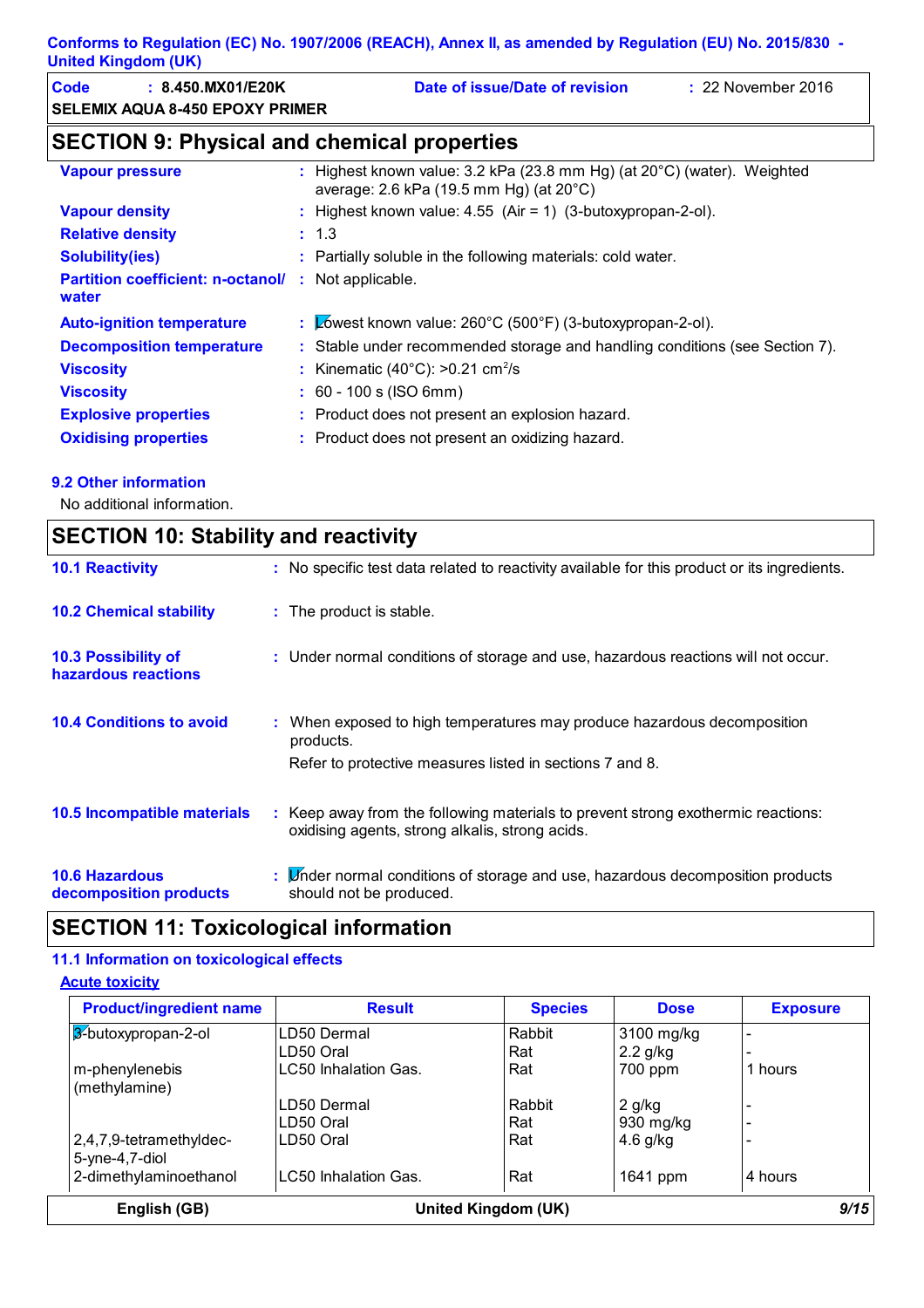| ymeu rmyuum (ur)                                                    |                                                                                     |                                |                                                               |              |                                                  |                                      |
|---------------------------------------------------------------------|-------------------------------------------------------------------------------------|--------------------------------|---------------------------------------------------------------|--------------|--------------------------------------------------|--------------------------------------|
| Code<br>: 8.450.MX01/E20K<br><b>SELEMIX AQUA 8-450 EPOXY PRIMER</b> |                                                                                     | Date of issue/Date of revision |                                                               |              |                                                  | : 22 November 2016                   |
| <b>SECTION 11: Toxicological information</b>                        |                                                                                     |                                |                                                               |              |                                                  |                                      |
|                                                                     | <b>LC50 Inhalation Vapour</b><br>LC50 Inhalation Vapour<br>LD50 Dermal<br>LD50 Oral | Rat<br>Rat<br>Rabbit<br>Rat    |                                                               | 1.37 g/kg    | 6100 mg/m <sup>3</sup><br>1641 ppm<br>1.803 g/kg | 4 hours<br>4 hours<br>$\overline{a}$ |
| <b>Conclusion/Summary</b><br><b>Acute toxicity estimates</b>        | : Not available.                                                                    |                                |                                                               |              |                                                  |                                      |
|                                                                     | <b>Route</b>                                                                        |                                |                                                               |              | <b>ATE value</b>                                 |                                      |
| Oral<br>Dermal<br>Inhalation (gases)<br>Inhalation (vapours)        |                                                                                     |                                | 20718.7 mg/kg<br>67045.4 mg/kg<br>257707.7 ppm<br>5411.1 mg/l |              |                                                  |                                      |
| <b>Irritation/Corrosion</b>                                         |                                                                                     |                                |                                                               |              |                                                  |                                      |
| <b>Product/ingredient name</b>                                      | <b>Result</b>                                                                       | <b>Species</b>                 |                                                               | <b>Score</b> | <b>Exposure</b>                                  | <b>Observation</b>                   |
| $2,4,7,9$ -tetramethyldec-<br>5-yne-4,7-diol                        | Eyes - Severe irritant<br>Skin - Mild irritant                                      | Rabbit<br>Rabbit               | $\blacksquare$<br>$\blacksquare$                              |              | 0.1 Mililiters<br>0.5 Grams                      | $\qquad \qquad \blacksquare$         |
| <b>Conclusion/Summary</b><br><b>Sensitisation</b>                   | : Not available.                                                                    |                                |                                                               |              |                                                  |                                      |
| <b>Conclusion/Summary</b><br><b>Mutagenicity</b>                    | : Not available.                                                                    |                                |                                                               |              |                                                  |                                      |
| <b>Conclusion/Summary</b><br><b>Carcinogenicity</b>                 | : Not available.                                                                    |                                |                                                               |              |                                                  |                                      |
| <b>Conclusion/Summary</b><br><b>Reproductive toxicity</b>           | : Not available.                                                                    |                                |                                                               |              |                                                  |                                      |
| <b>Conclusion/Summary</b><br><b>Teratogenicity</b>                  | : Not available.                                                                    |                                |                                                               |              |                                                  |                                      |

### **Conclusion/Summary :** Not available.

#### **Specific target organ toxicity (single exposure)**

| <b>Product/ingredient name</b> | <b>Category</b> | <b>Route of</b><br>exposure | <b>Target organs</b>                     |
|--------------------------------|-----------------|-----------------------------|------------------------------------------|
| 2-dimethylaminoethanol         | Category 3      | Not applicable.             | Respiratory tract<br><b>l</b> irritation |

### **Specific target organ toxicity (repeated exposure)**

Not available.

**Aspiration hazard**

|                                                    | <b>Product/ingredient name</b>                                                      | <b>Result</b>                         |       |
|----------------------------------------------------|-------------------------------------------------------------------------------------|---------------------------------------|-------|
| bis(isopropyl)naphthalene                          |                                                                                     | <b>ASPIRATION HAZARD - Category 1</b> |       |
| <b>Information on likely</b><br>routes of exposure | $:$ Not available.                                                                  |                                       |       |
| <b>Potential acute health effects</b>              |                                                                                     |                                       |       |
| <b>Inhalation</b>                                  | : No known significant effects or critical hazards.                                 |                                       |       |
| <b>Ingestion</b>                                   | : No known significant effects or critical hazards.                                 |                                       |       |
| <b>Skin contact</b>                                | : Causes skin irritation. May cause an allergic skin reaction.                      |                                       |       |
| <b>Eye contact</b>                                 | : Causes serious eye damage.                                                        |                                       |       |
|                                                    | <b>Symptoms related to the physical, chemical and toxicological characteristics</b> |                                       |       |
| English (GB)                                       |                                                                                     | United Kingdom (UK)                   | 10/15 |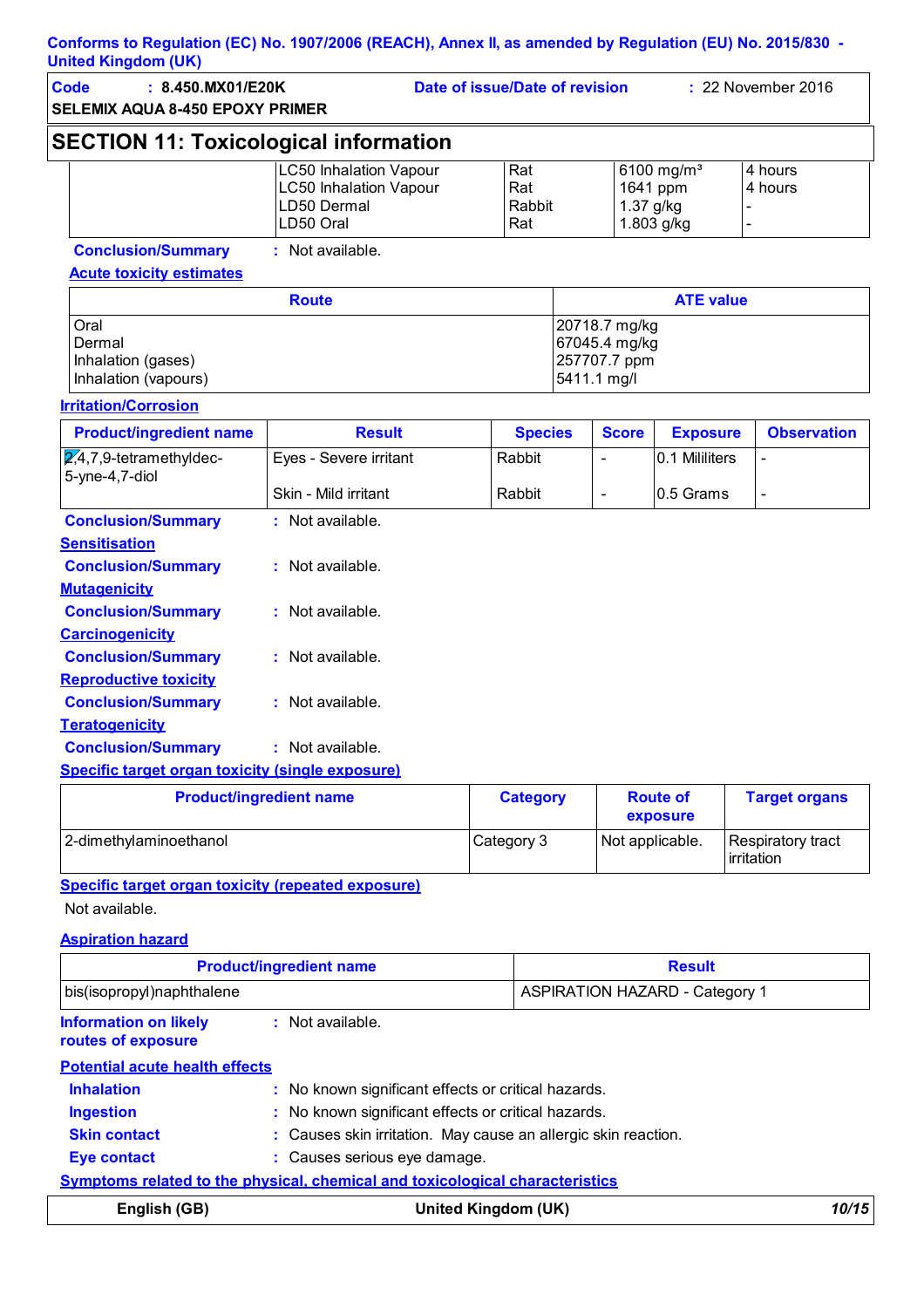| <b>United Kingdom (UK)</b>                                          |                                                                                                        |
|---------------------------------------------------------------------|--------------------------------------------------------------------------------------------------------|
| Code<br>: 8.450.MX01/E20K<br><b>SELEMIX AQUA 8-450 EPOXY PRIMER</b> | Date of issue/Date of revision<br>: 22 November 2016                                                   |
| <b>SECTION 11: Toxicological information</b>                        |                                                                                                        |
| <b>Inhalation</b>                                                   | : No specific data.                                                                                    |
| <b>Ingestion</b>                                                    | : Adverse symptoms may include the following:<br>stomach pains                                         |
| <b>Skin contact</b>                                                 | : Adverse symptoms may include the following:<br>pain or irritation<br>redness<br>blistering may occur |
| <b>Eye contact</b>                                                  | : Adverse symptoms may include the following:<br>pain<br>watering<br>redness                           |
|                                                                     | Delayed and immediate effects as well as chronic effects from short and long-term exposure             |
| <b>Short term exposure</b>                                          |                                                                                                        |
| <b>Potential immediate</b><br>effects                               | : Not available.                                                                                       |
| <b>Potential delayed effects</b><br><b>Long term exposure</b>       | : Not available.                                                                                       |
| <b>Potential immediate</b><br>effects                               | : Not available.                                                                                       |
| Potential delayed effects : Not available.                          |                                                                                                        |
| <b>Potential chronic health effects</b>                             |                                                                                                        |
| Not available.                                                      |                                                                                                        |
| <b>Conclusion/Summary</b>                                           | : Not available.                                                                                       |
| <b>General</b>                                                      | Once sensitized, a severe allergic reaction may occur when subsequently exposed to<br>very low levels. |
| <b>Carcinogenicity</b>                                              | : No known significant effects or critical hazards.                                                    |
| <b>Mutagenicity</b>                                                 | No known significant effects or critical hazards.                                                      |
| <b>Teratogenicity</b>                                               | No known significant effects or critical hazards.                                                      |
| <b>Developmental effects</b>                                        | No known significant effects or critical hazards.                                                      |
| <b>Fertility effects</b>                                            | : No known significant effects or critical hazards.                                                    |

**Other information :** : Not available.

There are no data available on the mixture itself. The mixture has been assessed following the conventional method of the CLP Regulation (EC) No 1272/2008 and is classified for toxicological properties accordingly. See Sections 2 and 3 for details.

Exposure to component solvent vapour concentrations in excess of the stated occupational exposure limit may result in adverse health effects such as mucous membrane and respiratory system irritation and adverse effects on the kidneys, liver and central nervous system. Symptoms and signs include headache, dizziness, fatigue, muscular weakness, drowsiness and, in extreme cases, loss of consciousness.

Solvents may cause some of the above effects by absorption through the skin. Repeated or prolonged contact with the mixture may cause removal of natural fat from the skin, resulting in non-allergic contact dermatitis and absorption through the skin.

If splashed in the eyes, the liquid may cause irritation and reversible damage.

Ingestion may cause nausea, diarrhea and vomiting.

This takes into account, where known, delayed and immediate effects and also chronic effects of components from short-term and long-term exposure by oral, inhalation and dermal routes of exposure and eye contact.

Contains 3-aminomethyl-3,5,5-trimethylcyclohexylamine, m-phenylenebis(methylamine), 2,4,7,9-tetramethyldec-5-yne-4,7-diol. May produce an allergic reaction.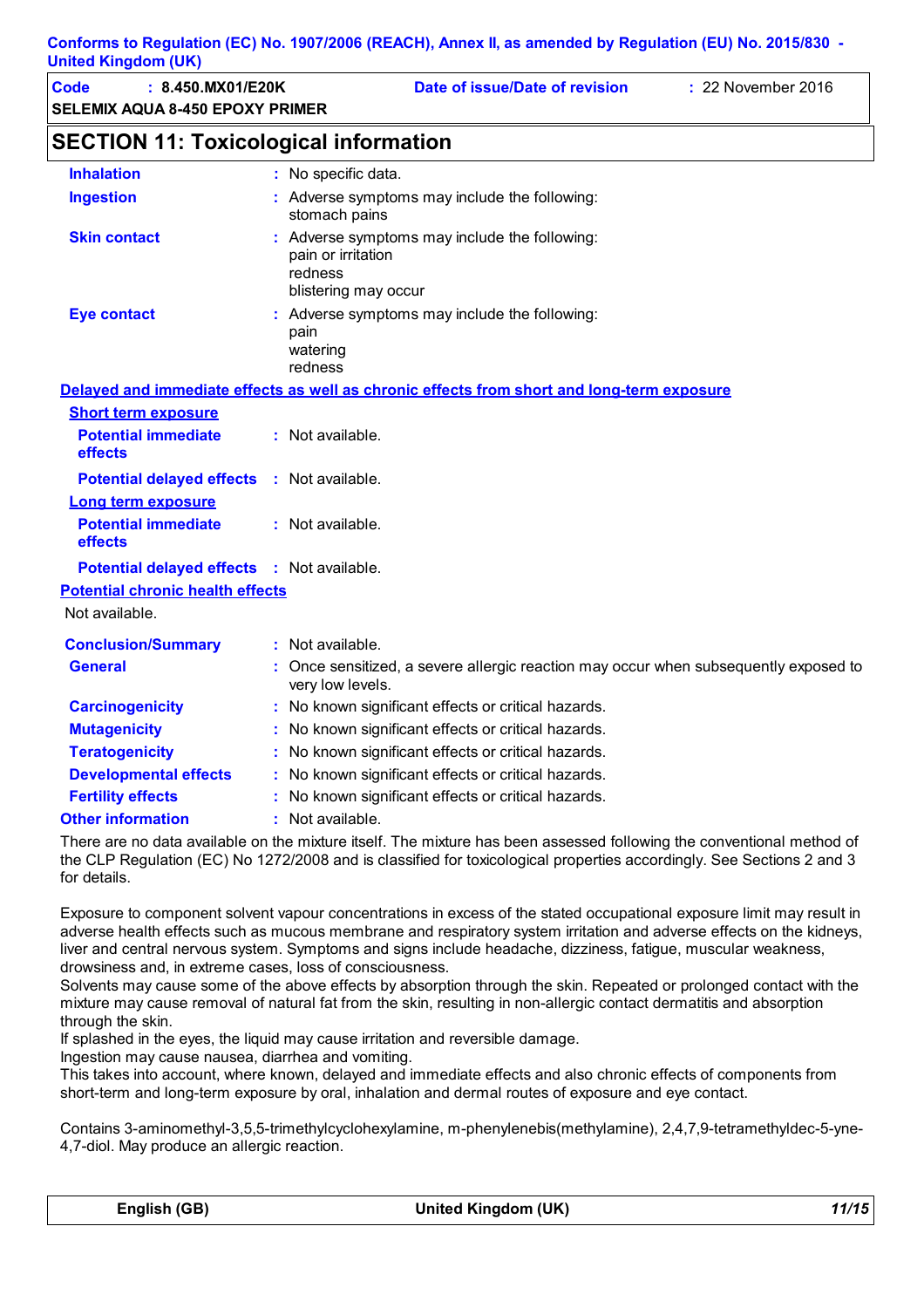#### **Conforms to Regulation (EC) No. 1907/2006 (REACH), Annex II, as amended by Regulation (EU) No. 2015/830 - United Kingdom (UK)**

| Code | : 8.450.MX01/E20K                      | Date of issue/Date of revision | $\div$ 22 November 2016 |
|------|----------------------------------------|--------------------------------|-------------------------|
|      | <b>SELEMIX AQUA 8-450 EPOXY PRIMER</b> |                                |                         |

# **SECTION 12: Ecological information**

#### **12.1 Toxicity**

**Conclusion/Summary :** Not available.

#### **12.2 Persistence and degradability**

**Conclusion/Summary :** Not available.

#### **12.3 Bioaccumulative potential**

| <b>Product/ingredient name</b>                                                                                           | $\mathsf{LogP}_\mathsf{ow}$                                | <b>BCF</b>      | <b>Potential</b>                                            |
|--------------------------------------------------------------------------------------------------------------------------|------------------------------------------------------------|-----------------|-------------------------------------------------------------|
| 3-butoxypropan-2-ol<br>m-phenylenebis<br>(methylamine)<br>bis(isopropyl)naphthalene<br>2-dimethylaminoethanol<br>Amines, | 1.15<br>0.18<br>$\overline{\phantom{0}}$<br>$-0.55$<br>2.4 | 2.69<br>1862.09 | <b>I</b> low<br><b>I</b> low<br>high<br>low<br><b>I</b> low |
| C12-18-alkyldimethyl                                                                                                     |                                                            |                 |                                                             |

| <b>12.4 Mobility in soil</b>                            |                  |
|---------------------------------------------------------|------------------|
| <b>Soil/water partition</b><br><b>coefficient (Koc)</b> | : Not available. |
| <b>Mobility</b>                                         | : Not available. |

| 12.5 Results of PBT and vPvB assessment |                   |
|-----------------------------------------|-------------------|
| <b>PBT</b>                              | : Not applicable. |
| <b>vPvB</b>                             | : Not applicable. |

**12.6 Other adverse effects** : No known significant effects or critical hazards.

# **SECTION 13: Disposal considerations**

The information in this section contains generic advice and guidance. The list of Identified Uses in Section 1 should be consulted for any available use-specific information provided in the Exposure Scenario(s).

#### **13.1 Waste treatment methods**

| <b>Product</b>             |                                                                                                                                                                                                                                                                                                                                                                                                                                                                                                                                                     |
|----------------------------|-----------------------------------------------------------------------------------------------------------------------------------------------------------------------------------------------------------------------------------------------------------------------------------------------------------------------------------------------------------------------------------------------------------------------------------------------------------------------------------------------------------------------------------------------------|
| <b>Methods of disposal</b> | : The generation of waste should be avoided or minimised wherever possible.<br>Disposal of this product, solutions and any by-products should at all times comply<br>with the requirements of environmental protection and waste disposal legislation and<br>any regional local authority requirements. Dispose of surplus and non-recyclable<br>products via a licensed waste disposal contractor. Waste should not be disposed of<br>untreated to the sewer unless fully compliant with the requirements of all authorities<br>with jurisdiction. |
| <b>Hazardous waste</b>     | $:$ Yes.                                                                                                                                                                                                                                                                                                                                                                                                                                                                                                                                            |

**European waste catalogue (EWC)**

| <b>Waste code</b>                              | <b>Waste designation</b>                                                                                                                                                                                 |
|------------------------------------------------|----------------------------------------------------------------------------------------------------------------------------------------------------------------------------------------------------------|
| 08 01 11*                                      | waste paint and varnish containing organic solvents or other hazardous substances                                                                                                                        |
| <b>Packaging</b><br><b>Methods of disposal</b> | : The generation of waste should be avoided or minimised wherever possible. Waste<br>packaging should be recycled. Incineration or landfill should only be considered<br>when recycling is not feasible. |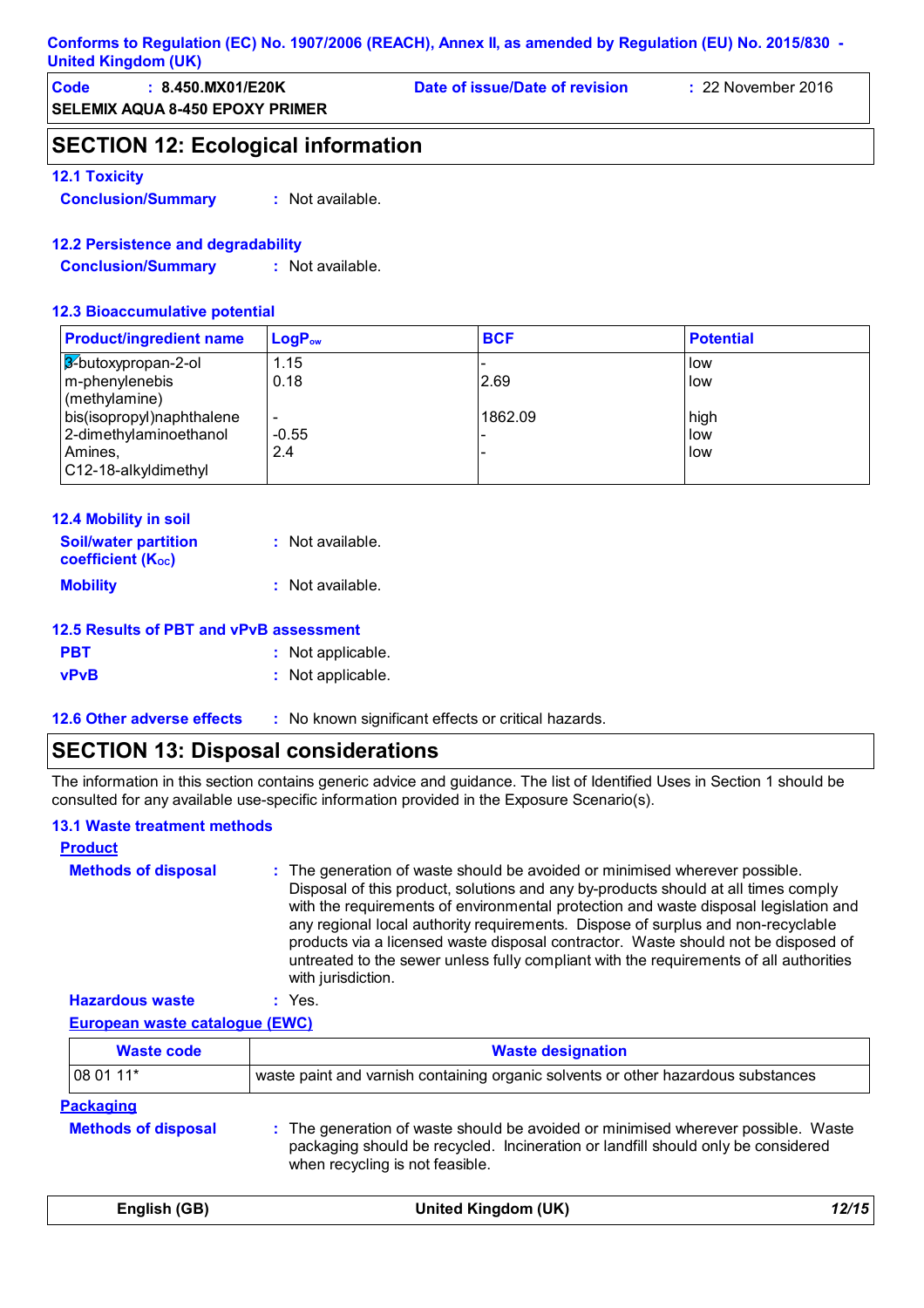#### **Conforms to Regulation (EC) No. 1907/2006 (REACH), Annex II, as amended by Regulation (EU) No. 2015/830 - United Kingdom (UK)**

**Code : 8.450.MX01/E20K Date of issue/Date of revision :** 22 November 2016

**SELEMIX AQUA 8-450 EPOXY PRIMER**

### **SECTION 13: Disposal considerations**

**Special precautions :** This material and its container must be disposed of in a safe way. Care should be taken when handling emptied containers that have not been cleaned or rinsed out. Empty containers or liners may retain some product residues. Avoid dispersal of spilt material and runoff and contact with soil, waterways, drains and sewers.

# **14. Transport information**

|                                                | <b>ADR/RID</b>           | <b>ADN</b>                                                                                                            | <b>IMDG</b>     | <b>IATA</b>     |
|------------------------------------------------|--------------------------|-----------------------------------------------------------------------------------------------------------------------|-----------------|-----------------|
| 14.1 UN number                                 | Not regulated.           | 9003                                                                                                                  | Not regulated.  | Not regulated.  |
| 14.2 UN proper<br>shipping name                |                          | <b>SUBSTANCES WITH</b><br>A FLASH-POINT<br>ABOVE 60 °C AND<br><b>NOT MORE THAN</b><br>100 °C<br>(3-butoxypropan-2-ol) |                 |                 |
| <b>14.3 Transport</b><br>hazard class(es)      | $\overline{\phantom{0}}$ | 9                                                                                                                     |                 |                 |
| <b>14.4 Packing group</b>                      |                          | -                                                                                                                     |                 |                 |
| 14.5<br><b>Environmental</b><br><b>hazards</b> | No.                      | No.                                                                                                                   | No.             | No.             |
| <b>Marine pollutant</b><br><b>substances</b>   | Not applicable.          | Not applicable.                                                                                                       | Not applicable. | Not applicable. |

#### **Additional information**

| <b>ADR/RID</b> | : None identified.                                                                                             |
|----------------|----------------------------------------------------------------------------------------------------------------|
| <b>ADN</b>     | : The product is only regulated as an environmentally hazardous substance when transported in<br>tank vessels. |
| <b>IMDG</b>    | : None identified.                                                                                             |
| <b>IATA</b>    | : None identified.                                                                                             |

**Special precautions for user Transport within user's premises:** always transport in closed containers that are **:** upright and secure. Ensure that persons transporting the product know what to do in the event of an accident or spillage.

# **SECTION 15: Regulatory information**

**15.1 Safety, health and environmental regulations/legislation specific for the substance or mixture**

**EU Regulation (EC) No. 1907/2006 (REACH)**

**Annex XIV - List of substances subject to authorisation**

**Annex XIV**

None of the components are listed.

**Substances of very high concern**

None of the components are listed.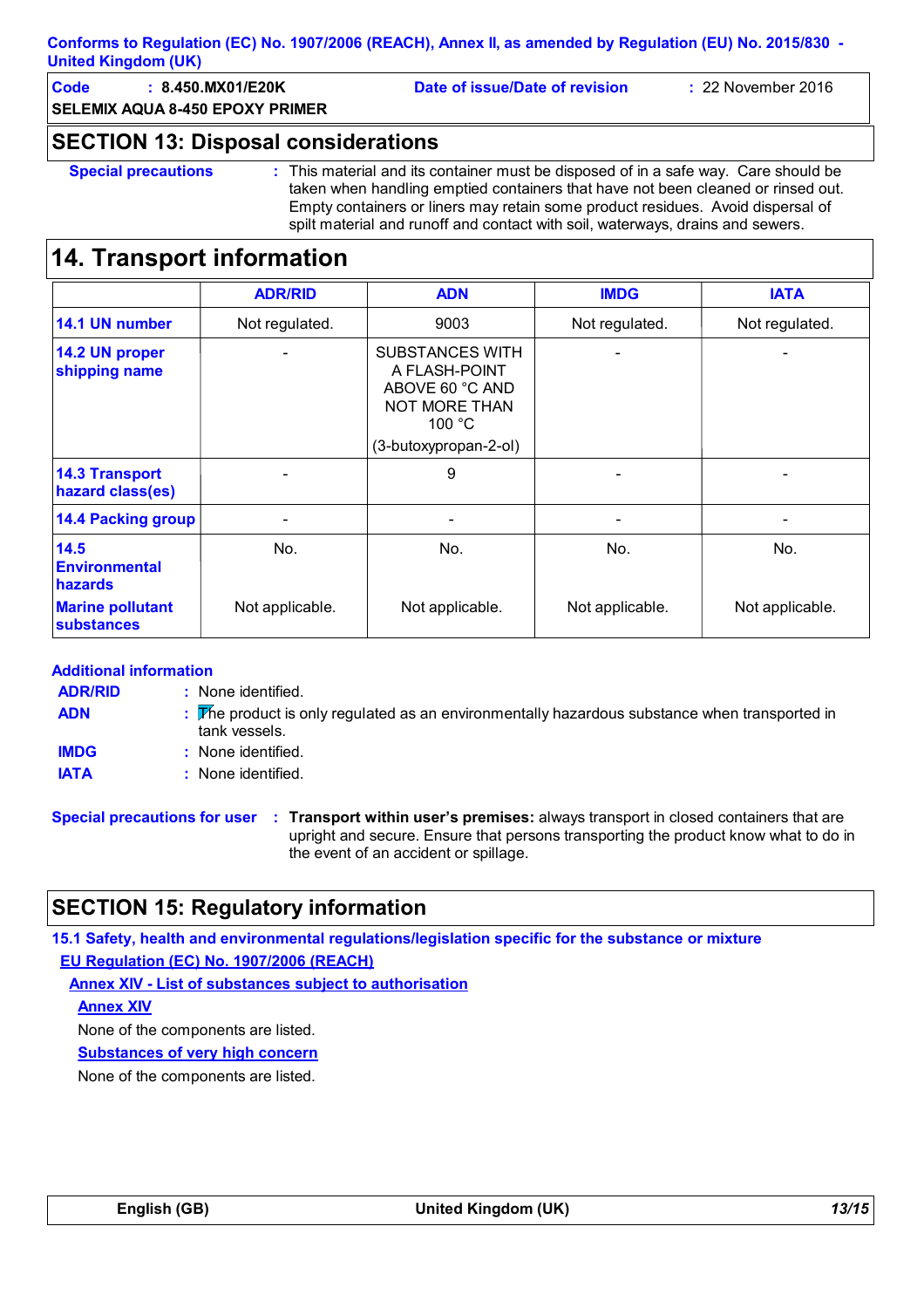| Conforms to Regulation (EC) No. 1907/2006 (REACH), Annex II, as amended by Regulation (EU) No. 2015/830 -<br><b>United Kingdom (UK)</b>                                                        |                                                                                                                                                                                            |                                                                               |                      |
|------------------------------------------------------------------------------------------------------------------------------------------------------------------------------------------------|--------------------------------------------------------------------------------------------------------------------------------------------------------------------------------------------|-------------------------------------------------------------------------------|----------------------|
| Code<br>: 8.450.MX01/E20K<br><b>SELEMIX AQUA 8-450 EPOXY PRIMER</b>                                                                                                                            |                                                                                                                                                                                            | Date of issue/Date of revision                                                | : 22 November 2016   |
| <b>SECTION 15: Regulatory information</b>                                                                                                                                                      |                                                                                                                                                                                            |                                                                               |                      |
| <b>Annex XVII - Restrictions</b><br>on the manufacture,<br>placing on the market and<br>use of certain dangerous<br>substances, mixtures and<br><b>articles</b><br><b>Other EU requlations</b> | : Not applicable.                                                                                                                                                                          |                                                                               |                      |
|                                                                                                                                                                                                |                                                                                                                                                                                            |                                                                               |                      |
| <b>Seveso Directive</b><br>This product is not controlled under the Seveso Directive.                                                                                                          |                                                                                                                                                                                            |                                                                               |                      |
| <b>15.2 Chemical safety</b><br>assessment<br><b>SECTION 16: Other information</b>                                                                                                              |                                                                                                                                                                                            | : No Chemical Safety Assessment has been carried out.                         |                      |
| $\nabla$ Indicates information that has changed from previously issued version.                                                                                                                |                                                                                                                                                                                            |                                                                               |                      |
| <b>Abbreviations and acronyms : ATE = Acute Toxicity Estimate</b>                                                                                                                              | 1272/2008]<br>DNEL = Derived No Effect Level<br>EUH statement = CLP-specific Hazard statement<br><b>PNEC = Predicted No Effect Concentration</b><br><b>RRN = REACH Registration Number</b> | CLP = Classification, Labelling and Packaging Regulation [Regulation (EC) No. |                      |
| Procedure used to derive the classification according to Regulation (EC) No. 1272/2008 [CLP/GHS]                                                                                               |                                                                                                                                                                                            |                                                                               |                      |
| <b>Classification</b>                                                                                                                                                                          |                                                                                                                                                                                            |                                                                               | <b>Justification</b> |
| Skin Irrit. 2, H315<br>Eye Dam. 1, H318<br>Skin Sens. 1, H317                                                                                                                                  |                                                                                                                                                                                            | Calculation method<br>Calculation method<br>Calculation method                |                      |

### **Full text of abbreviated H statements**

| $\cancel{17226}$ | Flammable liquid and vapour.                            |
|------------------|---------------------------------------------------------|
| H302             | Harmful if swallowed.                                   |
| H <sub>304</sub> | May be fatal if swallowed and enters airways.           |
| H312             | Harmful in contact with skin.                           |
| H314             | Causes severe skin burns and eye damage.                |
| H315             | Causes skin irritation.                                 |
| H317             | May cause an allergic skin reaction.                    |
| H318             | Causes serious eye damage.                              |
| H319             | Causes serious eye irritation.                          |
| H331             | Toxic if inhaled.                                       |
| H332             | Harmful if inhaled.                                     |
| H335             | May cause respiratory irritation.                       |
| H400             | Very toxic to aquatic life.                             |
| H410             | Very toxic to aquatic life with long lasting effects.   |
| H412             | Harmful to aquatic life with long lasting effects.      |
| H413             | May cause long lasting harmful effects to aquatic life. |

**Full text of classifications [CLP/GHS]**